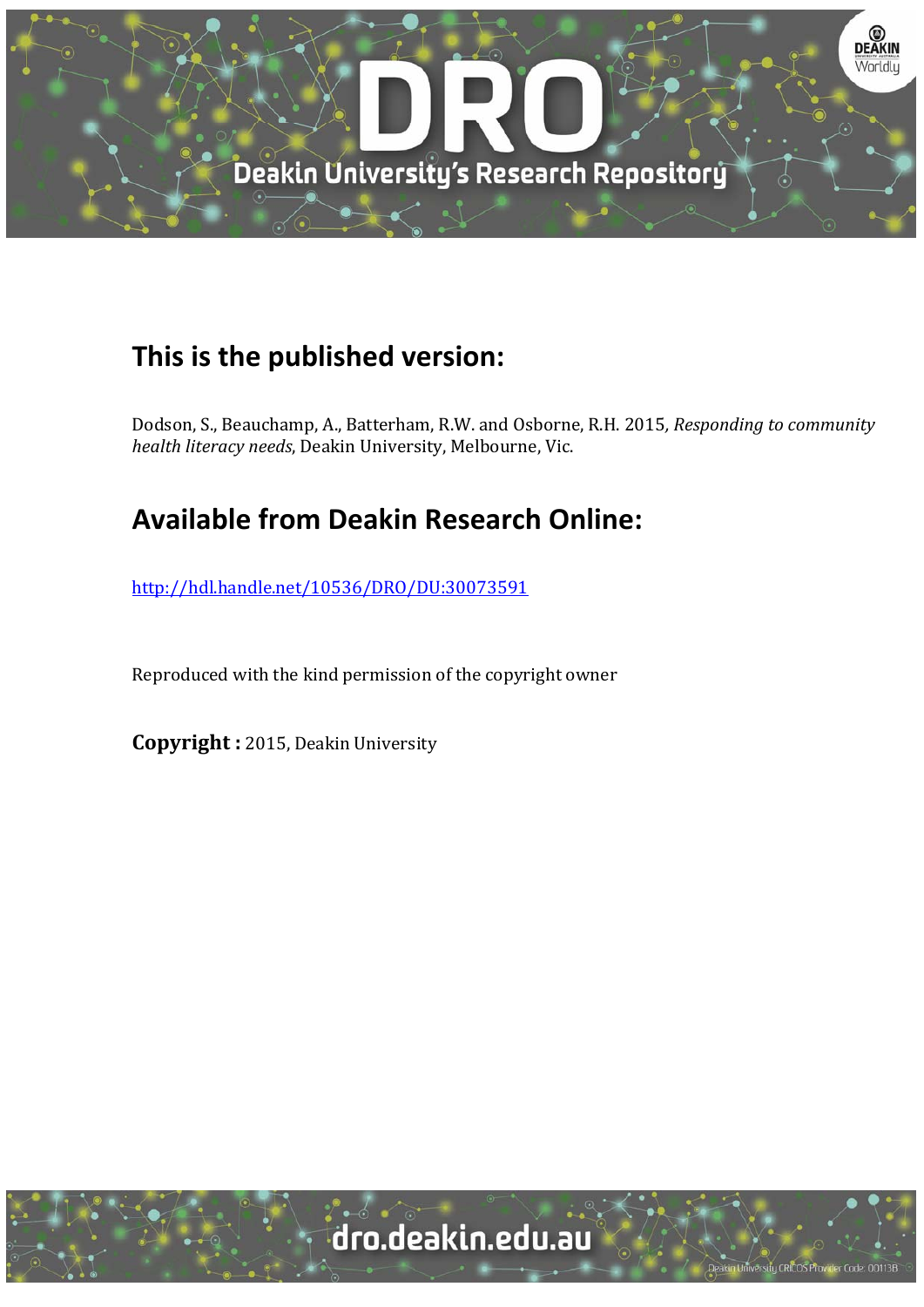# Responding to community<br>
Folicies and practices must promote the identification of healt<br>
literacy issues and the implementation of targeted responses.

Policies and practices must promote the identification of health

Individuals and communities have health literacy strengths and limitations that influence how effectively they engage with health information and services. Health and social service systems can also have strengths and limitations in how they respond to the health literacy of their community.1,2

Policies and practices need to promote the assessment of health literacy and focus efforts on responding to the issues identified. Responses to health literacy should be tailored to address the specific strengths and limitations of each individual and community.

Health-literacy responsiveness describes the way in which services make health information, resources, supports and environments available and accessible to people with different health literacy strengths and limitations.



ophelia

ophelia.net.au | Ophelia Toolkit Responding to community health literacy needs | INFO SHEET 5 PAGE 1 / 4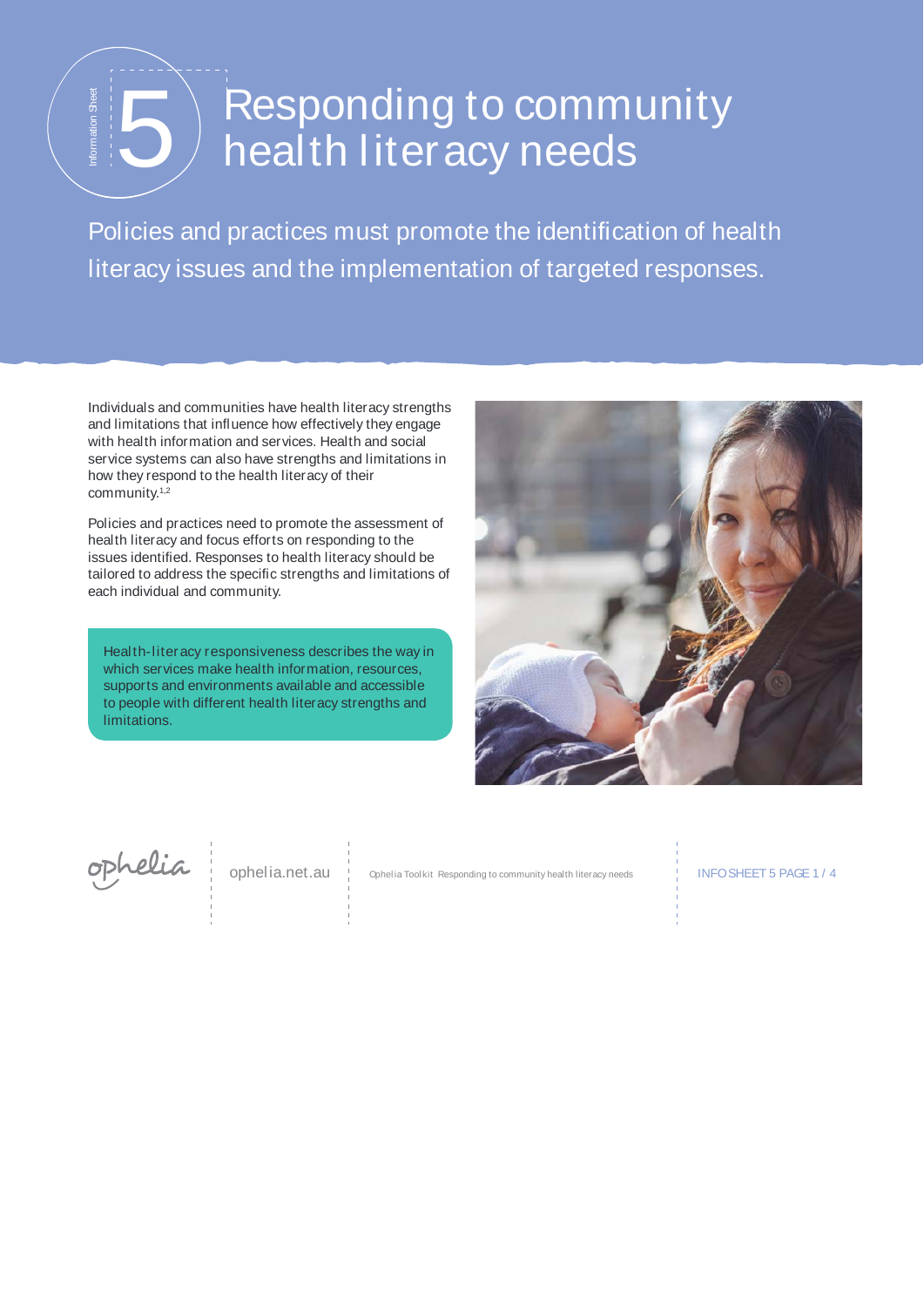There is potential to use health literacy responses to further improve and sustain health outcomes for community members. There are two approaches to responding to health literacy issues, both of which should be addressed in parallel.

1. Make health infor mation and ser vices more available and accessible.

People's capacity to make informed health choices and take effective health actions is influenced by their level of access to services and information.3-4 If the required information or services are unavailable or offered in a way that makes them inaccessible to members of a community, inequities become systemic and people's capacity to engage in healthy activities is reduced.

Not every member of a community has the capacity to attain the same level of health literacy, regardless of the information and care available. Some individuals, due to factors such as immobility, living conditions, cognitive impairment, work arrangements, family responsibilities/obligations, mental illness, and financial status are at a disadvantage compared with others in the same community. To facilitate access and engagement, programs must be tailored to the differing circumstances and needs of community members.

- 2. Enhance the ability and willingness of community members to:
	- a. engage with health infor mation and ser vices that are already available;
	- b. communicate and assert health decisions;
	- c. take appropr iate actions to implement the decisions they make about their health and that of their family.

Provision of high quality education is important but insufficient to facilitate members of the community to engage in positive health-related behaviors. For many communities, the barriers to action are complex.<sup>5</sup> Capacity-building activities need to target locally identified barriers and be delivered in locally appropriate and accessible ways.

## Health Literacy Strengths

The assets that individuals and communities have that enable them to engage effectively with health information and services

## Health Literacy Limitations

The gaps in personal and social resources that limit the capacity of individuals and communities to engage effectively with health information and services.





ophelia.net.au | Ophelia Toolkit Responding to community health literacy needs | INFO SHEET 5 PAGE 2 / 4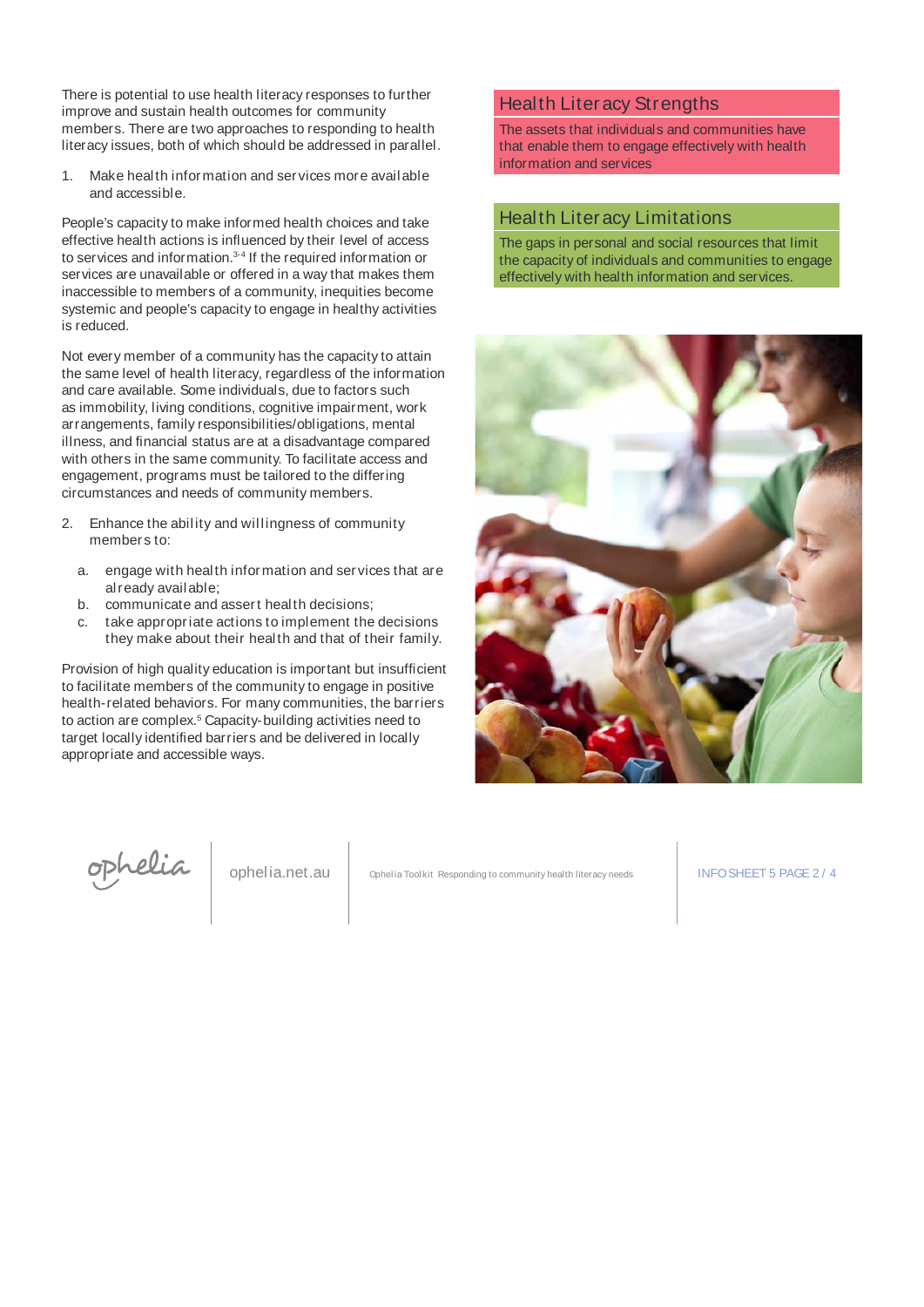# Embedding health literacy in public policies

Public policies act to shape social and physical environments. Policy makers must be mindful to create policies that act to enable access, and strengthen the quality and availability of information and services that support people to make and enact healthy choices.

The Health in All Policies (HiAP) approach recognises that some of the main drivers of health lie outside the healthcare system.<sup>6</sup> Information and services required to make informed health promoting choices do not always reside within the healthcare system.

Consideration of the health literacy of communities within all policies will encourage the development of services, environments and products that:

- 1. enhance the ability of individuals and communities to engage with information and supports for health; and
- 2. improve the availability and accessibility of this information and support.

Actions to address health literacy issues will strengthen communities and reduce social and health inequities.





ophelia.net.au | Ophelia Toolkit Responding to community health literacy needs INFO SHEET 5 PAGE 3 / 4